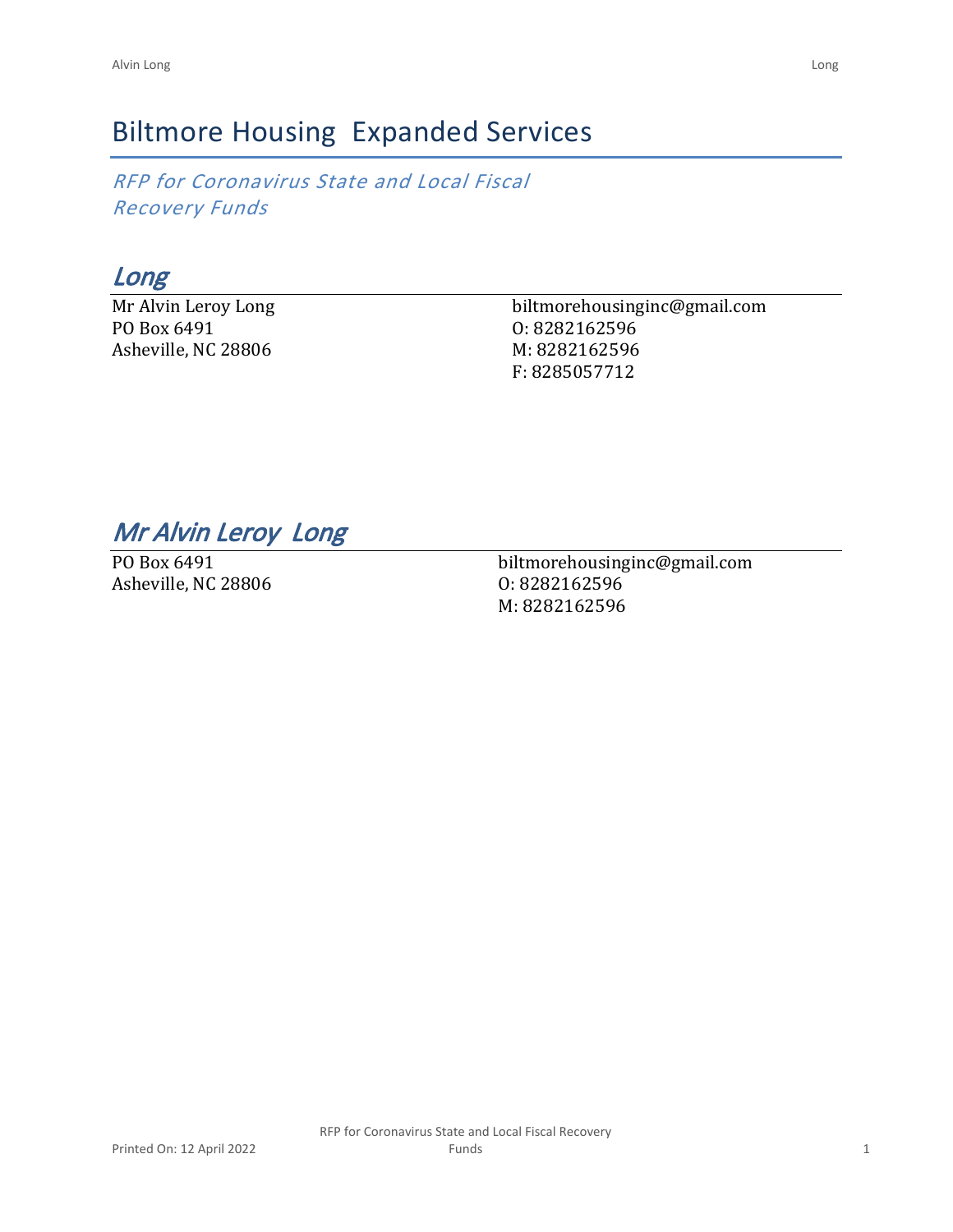# Application Form

### *Question Group*

Buncombe County requests proposals for projects to help the community recover from and respond to COVID-19 and its negative economic impacts.

Buncombe County has been awarded \$50,733,290 in Coronavirus State and Local Fiscal Recovery Funds (Recovery Funding), as part of the American Rescue Plan Act. To date, Buncombe County has awarded projects totaling \$23,093,499, leaving a balance of \$27,639,791 available to award.

Visit [http://www.buncombecounty.org/recoveryfundinghttp://www.buncombecounty.org/recoveryfundingwww.b](http://www.buncombecounty.org/recoveryfunding) [uncombecounty.org/recoveryfundinghttp://www.buncombecounty.org/recoveryfundinghttp://www.buncombeco](http://www.buncombecounty.org/recoveryfunding) [unty.org/recoveryfundinghttp://www.buncombecounty.org/recoveryfundinghttp://www.buncombecounty.org/re](http://www.buncombecounty.org/recoveryfunding) [coveryfunding](http://www.buncombecounty.org/recoveryfunding) for details.

This infusion of federal resources is intended to help turn the tide on the pandemic, address its economic fallout, and lay the foundation for a strong and equitable recovery.

Buncombe County is committed to investing these funds in projects that:

- Align to county strategic plan and community priorities
- Support equitable outcomes for most impacted populations
- Leverage and align with other governmental funding sources
- Make best use of this one-time infusion of resources
- Have a lasting impact

Proposals shall be submitted in accordance with the terms and conditions of this RFP and any addenda issued hereto.

Click [here](https://www.buncombecounty.org/common/purchasing/Buncombe%20Recovery%20Funding%20RFP%202022.pdf) for the full terms and conditions of the RFP

#### **Organization Type\***

Public

#### **Nonprofit documentation**

If nonprofit, attach IRS Determination Letter or other proof of nonprofit status.

#### **Name of Project.\***

Biltmore Housing Expanded Services

#### **New/Updated Proposal\***

Is this a new project proposal or an updated version of a proposal submitted during the earlier (July 2021) Recovery Funding RFP?

> RFP for Coronavirus State and Local Fiscal Recovery Funds 2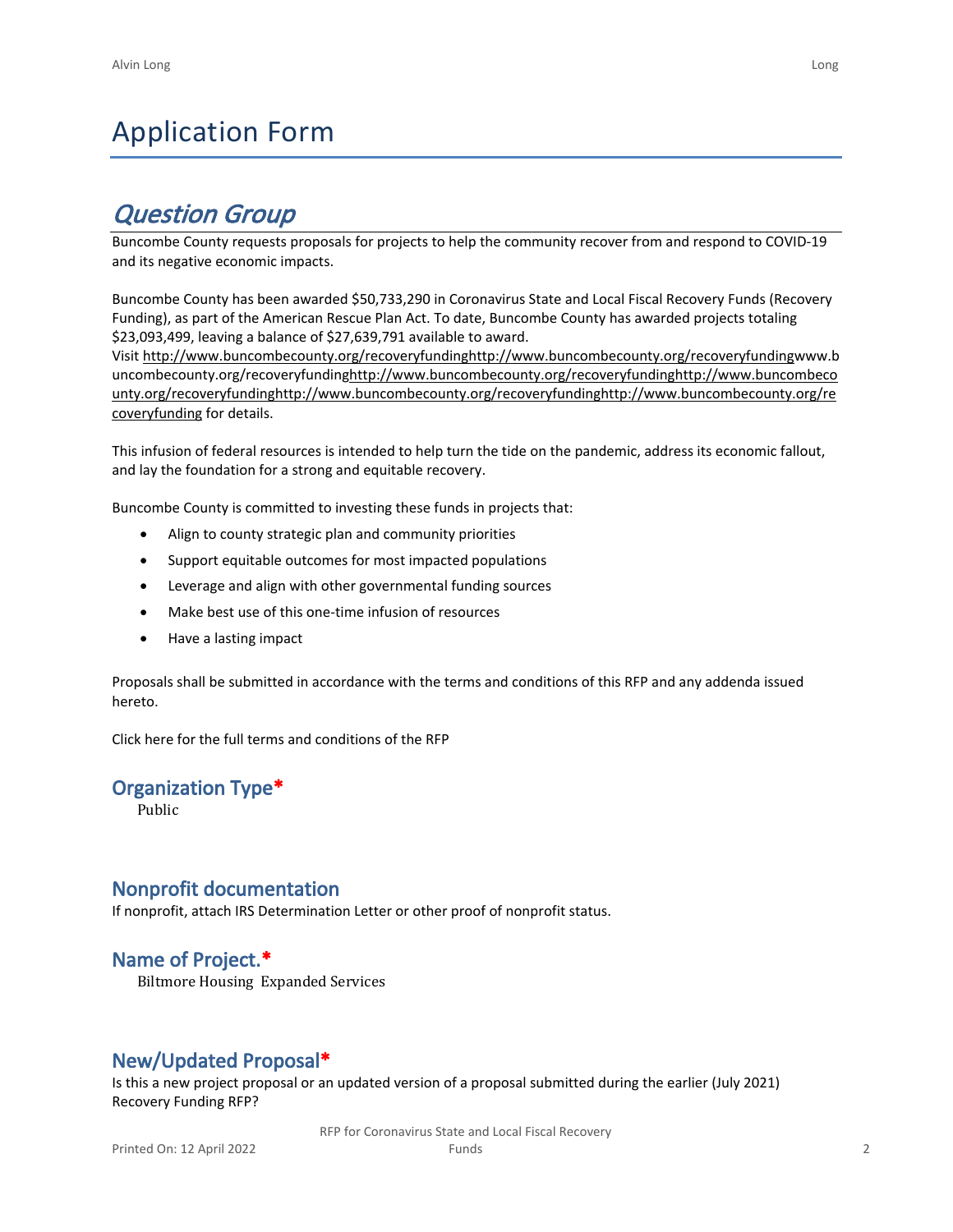New project proposal

#### **Amount of Funds Requested\***

\$376,040.00

#### **Category\***

Please select one:

- Affordable Housing
- Aging/Older Adults
- Business Support/Economic Development
- Environmental/Climate
- Homelessness
- K-12 Education
- Infrastructure and/or Broadband
- Mental Health/Substance Use
- NC Pre-K Expansion
- **Workforce**

**Workforce** 

#### **Brief Project Description\***

Provide a short summary of your proposed project.

We are proposing to expand our scope to become an integrated multi service residential provider of mental health/substance abuse services that also addresses homelessness, and transitioning recently released probation and parole population. We believe that as a residential facility addressing the multiple needs of it's members we can overcome many of the obstacles faced by similar programs. Providing transportation to medical services, legal obligations, basic life needs such as employment seeking, drivers license and credit re-establishment, in conjunction with housing and on site support will greatly improve the effectiveness of the program. The facility will also provide office space so that probation and parole officers can supervise their clients on site.

Two "drop in" rooms will be available for matriculated clients in crisis on a 24/7 basis.

#### **Project Plan\***

Explain how the project will be structured and implemented, including timeframe.

Purchase a 6 Passenger Van.

Van to be available for the above listed off campus needs (medical, employment seeking, drivers lic., etc.) as well as transporting clients to 12 step program meetings.

For the counseling staff: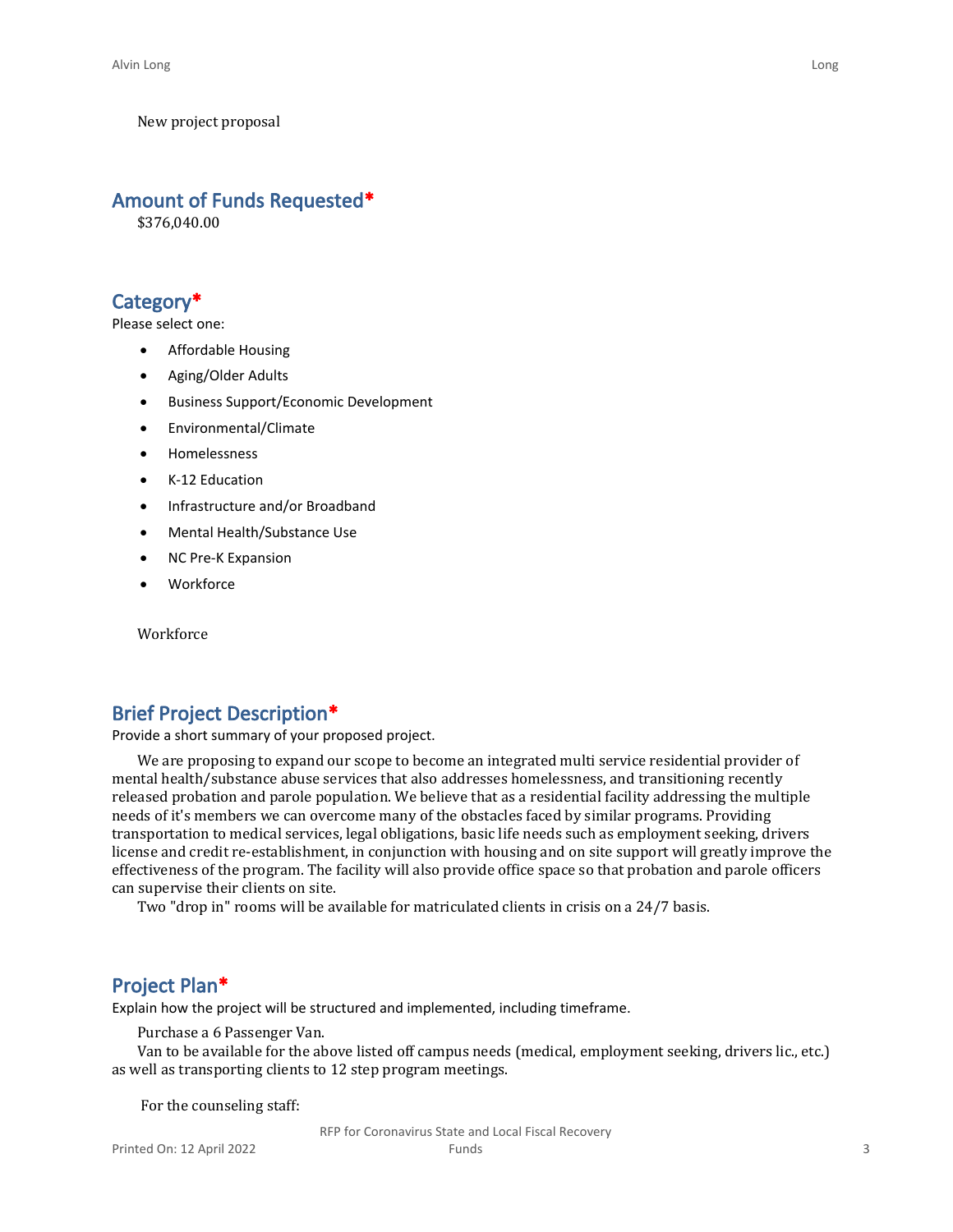One supervisor with the following credentials: LMHCS, Licensed Clinical Mental Health Counselor, NC Certified Criminal Justice Professional.

Three State Certified Peer Support Specialists:

Initial secession with each client will be with the supervisor and the assigned peer support specialist, at which time a treatment plan will be formulated.

Clients will be afforded daily contact with peer support specialists and a monthly meeting with the clinical supervisor , peer support specialist and client to review and update the treatment plan. One counselor will be on call on a 24/7 basis to address emergencies or crises.

#### Treatment plan:

Phase 1: assessment of the following histories: substance abuse, and recovery, mental health and medications (if any), criminal justice, social support, social skills and needs, work, and credit.

The client will be taken to the necessary social service agencies.

Phase 2: the client will continue working on their treatment plan, joint the relapse prevention group twice a week, meet with the peer support specialist daily unless working.

Phase 3: working clients will meet with peer support specialist at least once a week, more if needed, attend relapse prevention groups twice weekly. Recovery plan to be revisited monthly.

We are proposing an 18-24 month program with continued services available on an as need basis for clients who have successfully reintegrated into the community at large for an additional 12 months. Shorter programs ignore the temporal statistics of relapse to drug/alcohol addiction and recovery from incarceration. According to the National Institute of Justice, almost 44% of convicted criminals released return before the first year out of prison. (worldpoplationreview.com/state-ratings/recidivism-rates-by-state). In 2005, about 68% of the 495,000 prisoners were arrested for a new crime within three years. " Factors contributing to recidivism include finding a job to support themselves...steps can be taken during early release to decrease recidivism." (worldpoplationreview.com/state-ratings/recidivism-rates-by-state) In numbers, the statistics indicate that anywhere from 40 to 60 percent of people with addiction will experience a relapse.(www.hazeldenbettyford.org/articles/relapse-risks-stats-and-warning-signs).

As part of the counseling a relapse prevention track will be instituted following the best practices as outlined in "Relapse Prevention and Substance Abusing Criminal Offender" https://www.ojp.gov/pdffiles1/Digitization/152332NCJRS.pdf

#### **Statement of Need\***

Describe the need that this project will address. Include data to demonstrate the need, and cite the source of the data.

This project will address the following needs in our community:

According to the Asheville Citizen Times, 1/31/22,

https://www.grantinterface.com/Home/Logon?urlkey=buncombecounty,

"Last conducted in January 2021, the 2021 Point in Time count identified 527 people experiencing homelessness, 116 unsheltered, and 411 sheltered. "

-- Provide housing for individuals with mental health, substance abuse issues.

RFP for Coronavirus State and Local Fiscal Recovery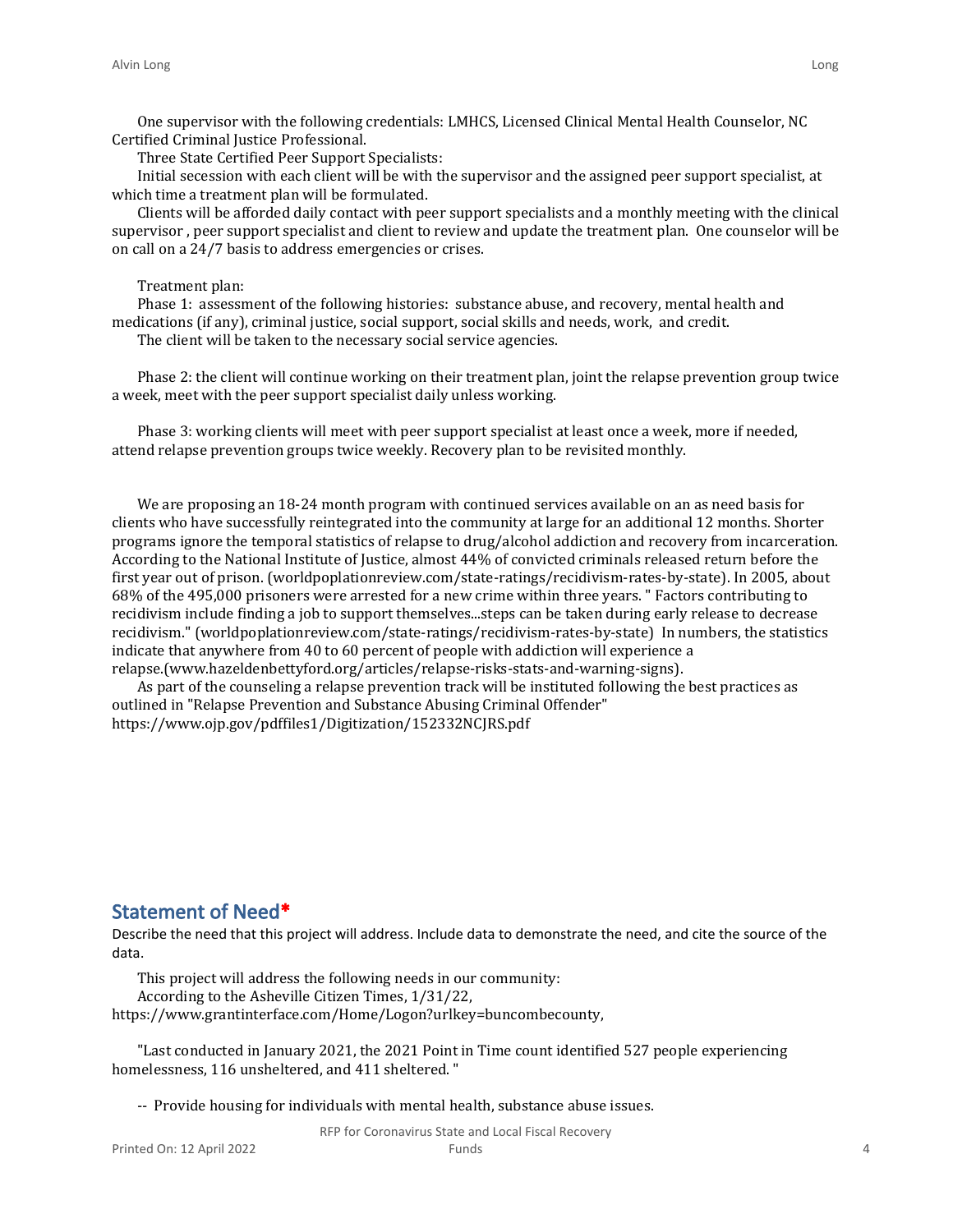- -- Provide housing for homeless.
- -- Provide transportation to off site providers.
- -- Provide housing for individuals transitioning from prison/institutional facilities
- .https://www.frontiersin.org/articles/10.3389/fpsyt.2020.00767/fullro
	- -- Provide for basic living skills and training for the above populations.
	- -- Provide in house peer support and group therapy for the above populations
	- -- For individuals with drug/alcohol abuse problems, provide an intensive relapse prevention track.

#### **Link to COVID-19\***

Identify a health or economic harm resulting from or exacerbated by the public health emergency, describe the nature and extent of that harm, and explain how the use of this funding would address such harm.

Many of the people who rely on the delivery of government programs (social security, drivers licenses, mental heath services, food services, etc.) have had difficulty in obtaining needed services. This and the consequences of housing and employment insecurity due to stressors from the pandemic have adversely affected the general population. Individuals with drug/alcohol addiction or mental health issues have been particularly susceptible. According to Frontiers in Psychiatry,

https://www.frontiersin.org/articles/10.3389/fpsyt.2020.00767/full, the Covid Pandemic has caused " (a) changes in levels of drug use—an increase is often seen as a reactive behavior to negative impact of disasters; (b) a shift to other substances if access to those previously used become limited; (c) a relapse, if they had already recovered from alcohol/drug addiction. "

During the pandemic traditional in- person (individual or group) mental health therapy has all but disappeared and those who had benefitted from it have experienced at the least a halt in any positive progress, or at the worst, a reversion to unhealthy behaviors. According to Cedars of Sinai, "national surveys are beginning to show what we expected, which is that there are increased prevalence rates of stress and depression. We're also seeing reduced initiation of treatment for patients with substance use disorders, and a reversal of last year's reduction in overdose deaths." https://www.cedars-sinai.org/newsroom/long-termimpacts-of-covid-19-your-mental-health/

Employment for numerous individuals, especially at the lower end of the social scale, had also become either non existent or precarious as businesses closed due to pandemic protocols. For many this has led to homelessness and increased stressors , a causative factor in mental illness, addiction, and criminal activity.

Finally, cost of living increases during this period have contributed to both housing and food insecurity.

#### **Population Served\***

Define the population to be served by this project, including volume and demographic characteristics of those served.

This program will serve a wide cross section of our local population. A variety of demographics are to be served by our program; however, the fact that homelessness is at the core of our program, lower income populations will be most severely affected by the Covid pandemic. Nonetheless, many other demographic groups will be represented: according to Frontiers in Psychiatry, "Our findings identify several demographic and COVID-related worries for increased odds of alcohol intake and co-morbid psychological distress during the COVID-19 pandemic, including identifying as a woman, high income groups, being divorced, separated or widowed, and experiencing financial worries and COVID illness worries. These characteristics should be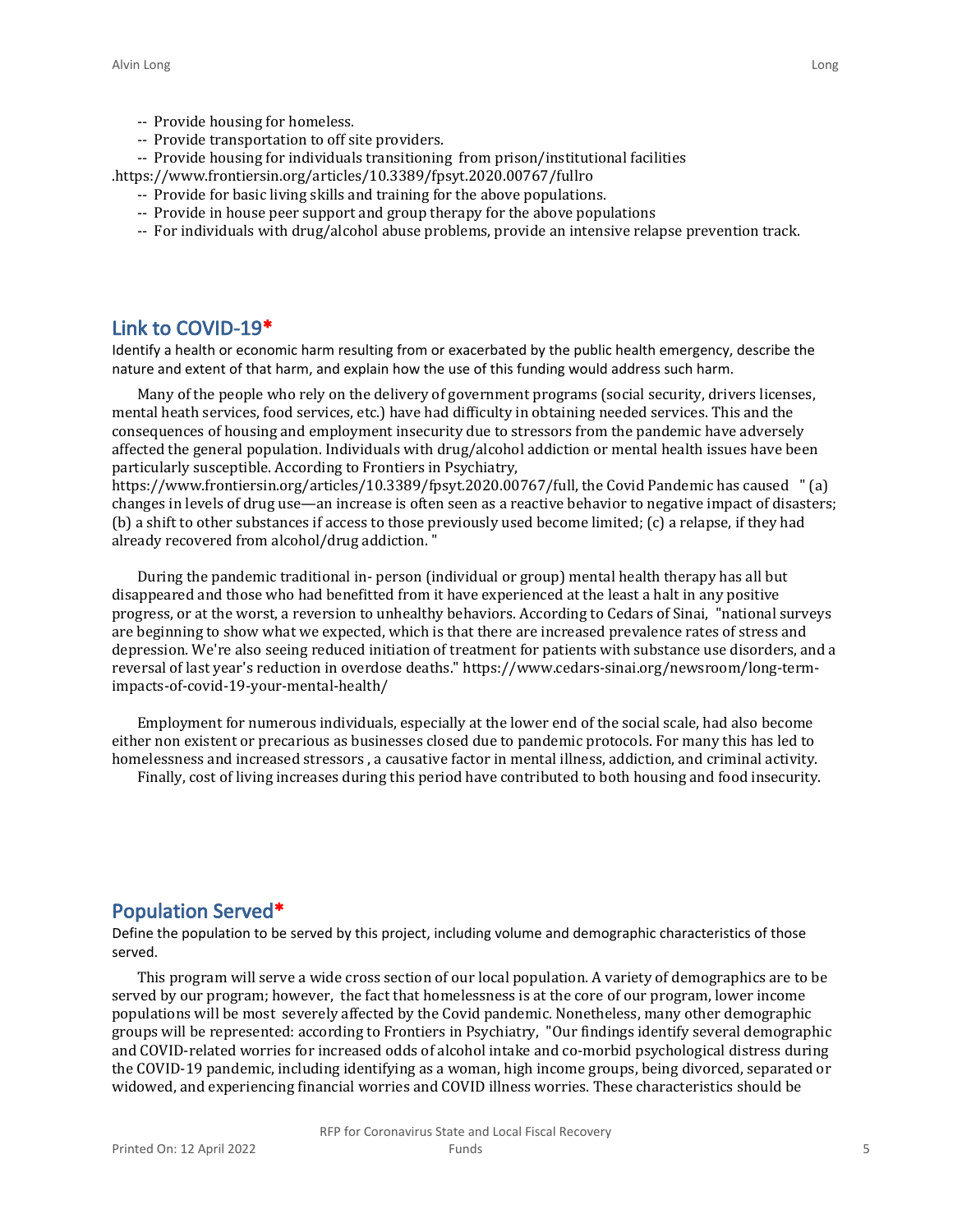considered when developing prevention and treatment programs for adults with problematic alcohol use and comorbid anxiety and depression." https://www.frontiersin.org/articles/10.3389/fpubh.2021.680028/full

#### **Results\***

Describe the proposed impact of the project. List at least 3 performance measures that will be tracked and reported. If possible, include baselines and goals for each performance measure.

Objective performance measures that we will track and report on:

- -- Long term abstinence from alcohol/drug use
- -- Stable employment.
- -- Self sufficient living
- -- Tractability and absence of criminal behavior

### **Evaluation\***

Describe the data collection, analysis, and quality assurance measures you will use to assure ongoing, effective tracking of contract requirements and outcomes.

-- For individuals with alcohol/drug related issues, random urine testing will be standard throughout the program to assure compliance.

-- The program will track employment and education attendance, medication compliance if applicable, therapy sessions and 12 step program attendance.

- -- Monthly self reporting covering both objective and subjective parameters
- -- Monthly reevaluation of treatment plan by peer specialists and LMHCS

#### **Equity Impact\***

How will this effort help build toward a just, equitable, and sustainable COVID-19 recovery? How are the root causes and/or disproportionate impacts of inequities addressed?

Societal healing from the impact of Covid-19 is at the root of our program. Consistent with C. Wright Mills theory of Sociological Imagination, by reducing the negative consequences of the pandemic such as homelessness, drug addition, criminal behavior and recidivism, and mental health disorders our community will become a healthier and more equitable environment. A positive social context is conducive to improved quality of life for all members of a given society. As the majority of our clients will be coming from lower socio-economic strata their elevation into a more middle class lifestyle will address the disproportionate impacts of inequities resulting from the Covid-19 pandemic.

From a financial perspective, reintegrating previously unemployed individuals into the work force will have positive effects on our local economy.

#### **Project Partners\***

Identify any subcontractors you intend to use for the proposed scope of work. For each subcontractor listed, indicate:

1.) What products and/or services are to be supplied by that subcontractor and;

2.) What percentage of the overall scope of work that subcontractor will perform.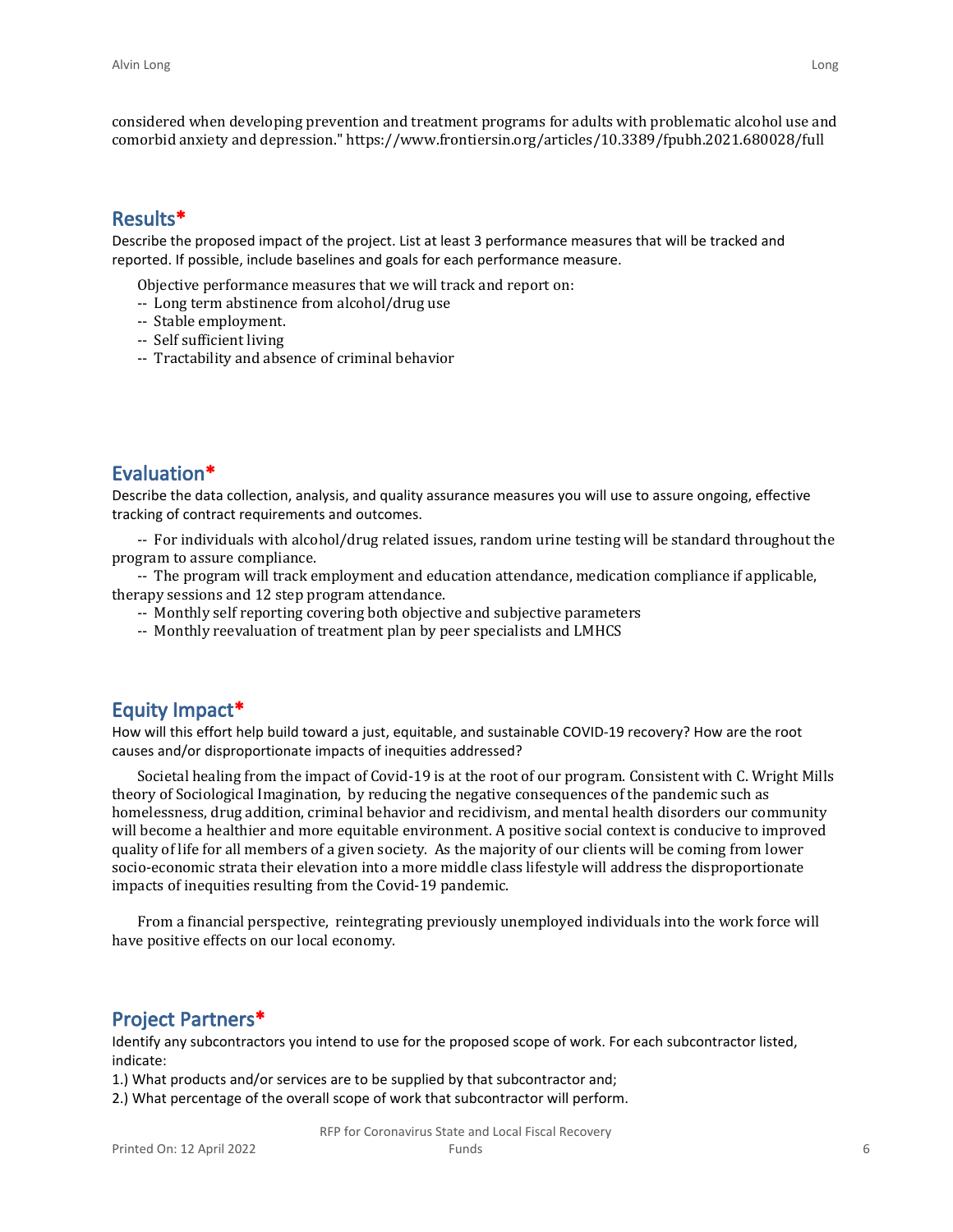Also, list non-funded key partners critical to project.

RHA- pay for 30 days for people coming out of jail on pre-trial, IOP for 12 weeks October Road- provide MAT On Track Financial Services-to help our clients address bad or no credit ratings. ABCCM - food clothes Western Carolina Rescue Mission - food and clothes MAHEC provides continuing client health care, MAT, and supplies Naltrexone Dellfell Clinic provides MAT Minnie Jones Health Center provides MAT Vocational Rehabilitation for job coaching

The above project partners provide services for our clients when they first arrive @ Biltmore Housing Inc.

#### **Capacity\***

Describe the background, experience, and capabilities of your organization or department as it relates to capacity for delivering the proposed project and managing federal funds.

Baltimore Housing, Inc. was founded in 2010. Our goal was to have affordable transition housing for clients with mental health issues, substance abuse history, criminal history and or homelessness issues. In the past 22 years we have grown to be able to house 50 people. We will dedicate 30 beds to this program. This program will allow us to better serve our client population in-house. We will hire a Manager to ensure compliance with both JACO standards and the projects funds.

#### **Budget\***

Provide a detailed project budget including all proposed project revenues and expenditures, including explanations and methodology. For all revenue sources, list the funder and denote whether funds are confirmed or pending. For project expenses, denote all capital vs. operating costs, and reflect which specific expenses are proposed to be funded with one-time Buncombe County Recovery Funds.

Download a copy of the budget form [HERE](https://buncombecounty.org/common/community-investment/grants/early-childhood-education/Recovery-Funds-budget-template.xlsx). Complete the form, and upload it using the button below.

Biltmore Housing Inc.-Funds-budget-template (1).xlsx

#### **Special Considerations\***

Provide any other information that might assist the County in its selection.

The cost of housing our clients in jail, mental institutions, and drug rehabs ranges from \$115 per day to \$300. And those figures only account for housing not reintegration into society and 3 year follow-up. We know that the recidivism rate for offenders with substance abuse and mental health issues are even higher than other populations.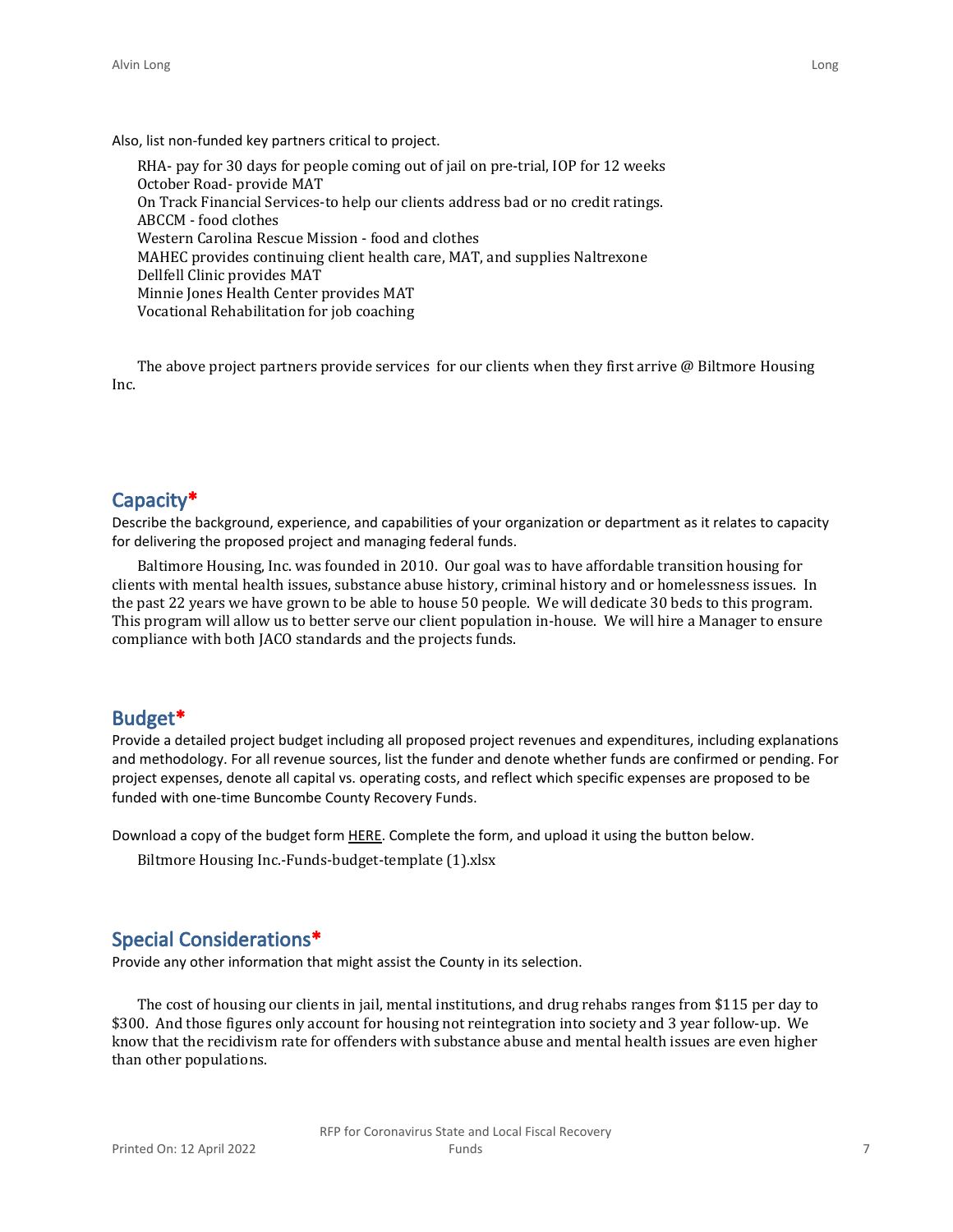Alvin Long Long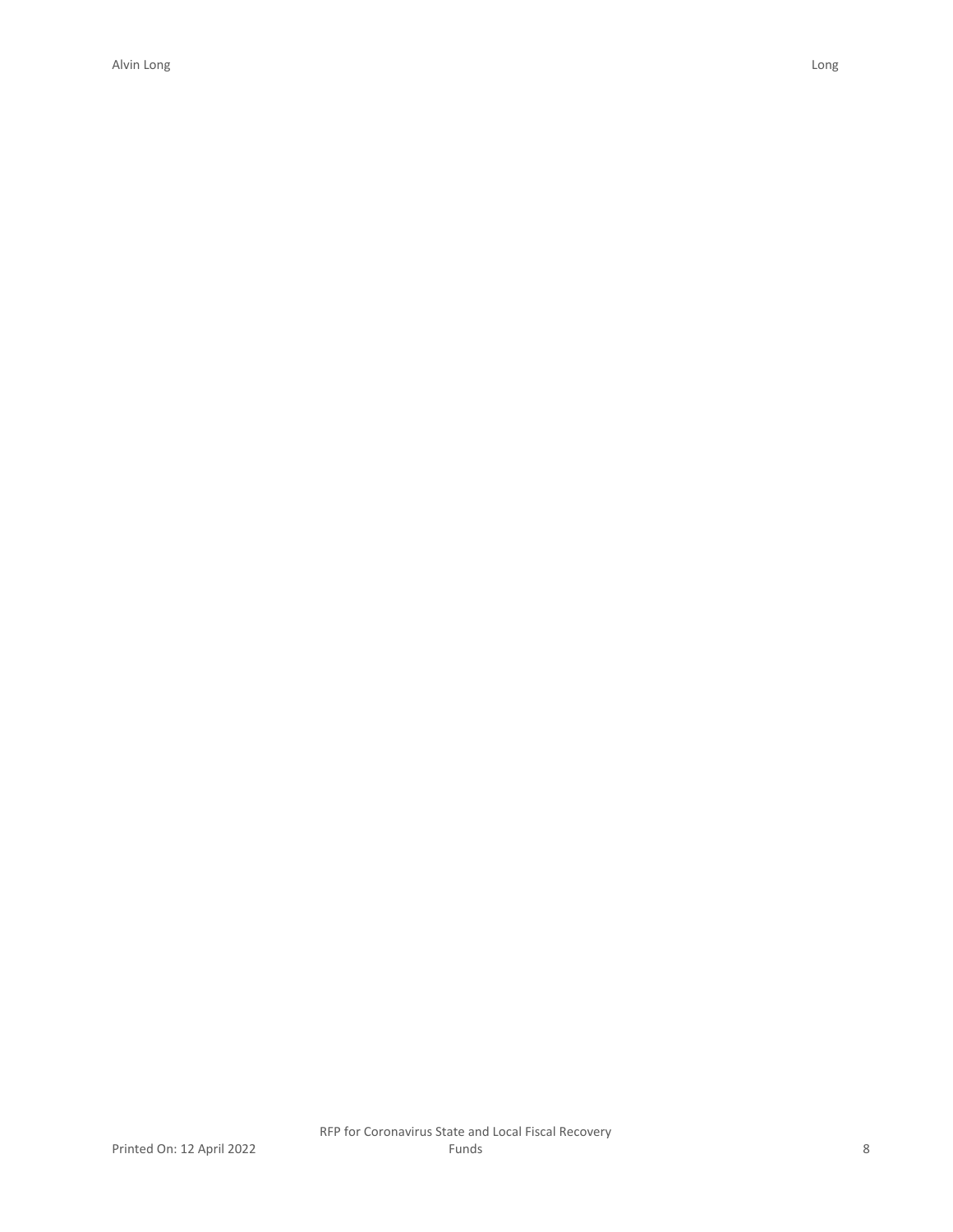# File Attachment Summary

### *Applicant File Uploads*

• Biltmore Housing Inc.-Funds-budget-template (1).xlsx